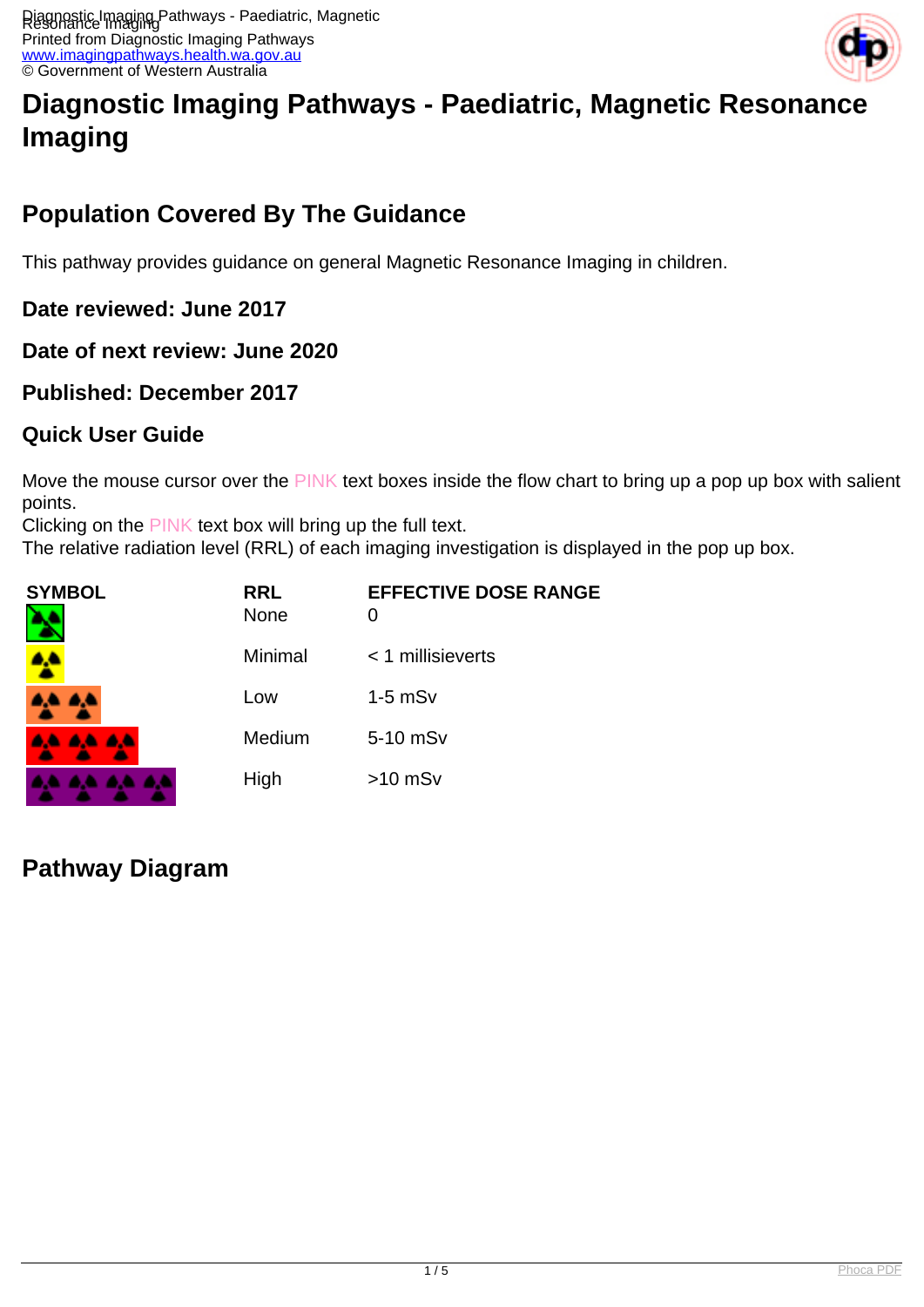Diagnostic Imaging Pathways - Paediatric, Magnetic Resonance Imaging Printed from Diagnostic Imaging Pathways [www.imagingpathways.health.wa.gov.au](http://www.imagingpathways.health.wa.gov.au/)





Note: Images coming soon

## **Magnetic Resonance Imaging (MRI)**

- MRI scans are time consuming and often take 30mins and require the patient to remain still for up to 5 mins at a time during the scan
- Sedation or anaesthesia is required in many infants and younger children less than 6 years old
- Feed and wrap techniques can be used to alleviate the need for sedation or anaesthesia in children up to 3 months of age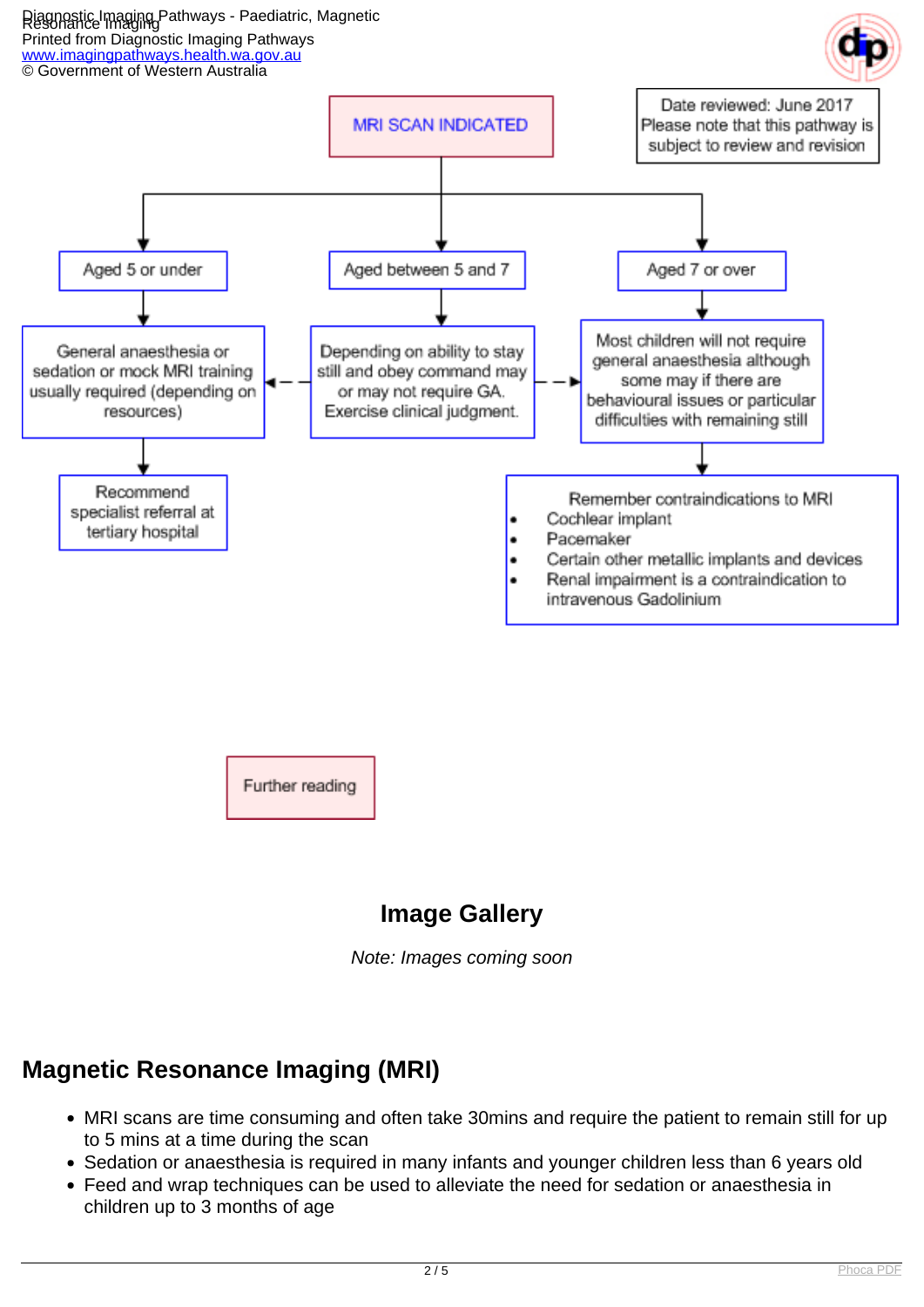Diagnostic Imaging Pathways - Paediatric, Magnetic Resonance Imaging Printed from Diagnostic Imaging Pathways [www.imagingpathways.health.wa.gov.au](http://www.imagingpathways.health.wa.gov.au/) © Government of Western Australia



MRI is contraindicated in children with some implanted devices including certain cochlear implants, brain or spinal stimulators or pacemakers

## **Magnetic Resonance Imaging (MRI)**

- MRI scans are time consuming, generally taking 15-30 minutes but sometimes up to one hour, and require the patient to keep still for a successful scan. Given the confined space, the need to stay still, the noise and sometimes the need for intravenous access, it is not surprising that some children feel significant levels of anxiety [1-3](index.php?option=com_content&view=article&id=237&tab=References#1)
- General anaesthesia or sedation is often required for children under 6 years of age. However, this age is arbitrary and individual assessment is required. If an older child has learning or behavioural difficulties they may still require general anaesthesia or sedation [4-5](index.php?option=com_content&view=article&id=237&tab=References#1)
- General anaesthesia or sedation require more advanced equipment, additional appointment time and highly trained staff  $1, 4$
- The use of play therapy and mock MRI scanners can reduce the need for sedation and general anaesthesia, particularly in the 3-8 age group  $1, 6$
- Other techniques, such as feed and wrap (where sleep is induced through warmth and feeding), can be successfully used in babies under 12 weeks of age [1, 7](index.php?option=com_content&view=article&id=237&tab=References#1)
- There are risks from the effect of the powerful magnets within the MR suite and MRI is contraindicated in patients with some implanted devices including certain cochlear implants, brain or spinal stimulators or pacemakers [8, 9](index.php?option=com_content&view=article&id=237&tab=References#1)
- Whilst anaphylactic reactions to gadolinium based contrast agents for MRI are rare, there is an association with the development of nephrogenic systemic fibrosis (NSF) in patients with chronic renal impairment. Recent studies have also shown gadolinium accumulation in brain and body tissues after repeated doses of some forms of gadolinium based contrast agents  $8, 10$

## **References**

### **Date of literature search: May 2017**

References are graded from Level I to V according to the Oxford Centre for Evidence-Based Medicine, Levels of Evidence. [Download the document](http://www.cebm.net/wp-content/uploads/2014/06/CEBM-Levels-of-Evidence-2.1.pdf)

- 1. Noonan S, Spuur K, Nielsen S. **Immobilisation in Australian paediatric medical imaging: A pilot study.** Radiography (Lond). 2017;23(2):e34-e40. (Level IV evidence). [View the reference](https://www.ncbi.nlm.nih.gov/pubmed/28390557 )
- 2. Hallowell LM, Stewart SE, de Amorim ESCT, Ditchfield MR. **Reviewing the process of preparing children for MRI.** Pediatr Radiol. 2008;38(3):271-9. (Level III evidence). [View the](https://www.ncbi.nlm.nih.gov/pubmed/18084752 ) [reference](https://www.ncbi.nlm.nih.gov/pubmed/18084752 )
- 3. Chou IJ, Tench CR, Gowland P, Jaspan T, Dineen RA, Evangelou N, et al. **Subjective discomfort in children receiving 3 T MRI and experienced adults' perspective on children's tolerability of 7 T: a cross-sectional questionnaire survey.** BMJ Open. 2014;4(10):e006094. (Level III evidence). [View the reference](https://www.ncbi.nlm.nih.gov/pmc/articles/PMC4201995 )
- 4. Edwards AD, Arthurs OJ. **Paediatric MRI under sedation: is it necessary? What is the evidence for the alternatives?** Pediatr Radiol. 2011;41(11):1353-64. (Review article). [View the](https://www.ncbi.nlm.nih.gov/pubmed/21678113 ) [reference](https://www.ncbi.nlm.nih.gov/pubmed/21678113 )
- 5. Barton K, Nickerson JP, Higgins T, Williams RK. **Pediatric anesthesia and neurotoxicity: what the radiologist needs to know.** Pediatric Radiology. 2017:1-6. (Review article). [View the](https://www.ncbi.nlm.nih.gov/pubmed/28470388 ) [reference](https://www.ncbi.nlm.nih.gov/pubmed/28470388 )
- 6. Carter AJ, Greer ML, Gray SE, Ware RS. **Mock MRI: reducing the need for anaesthesia in**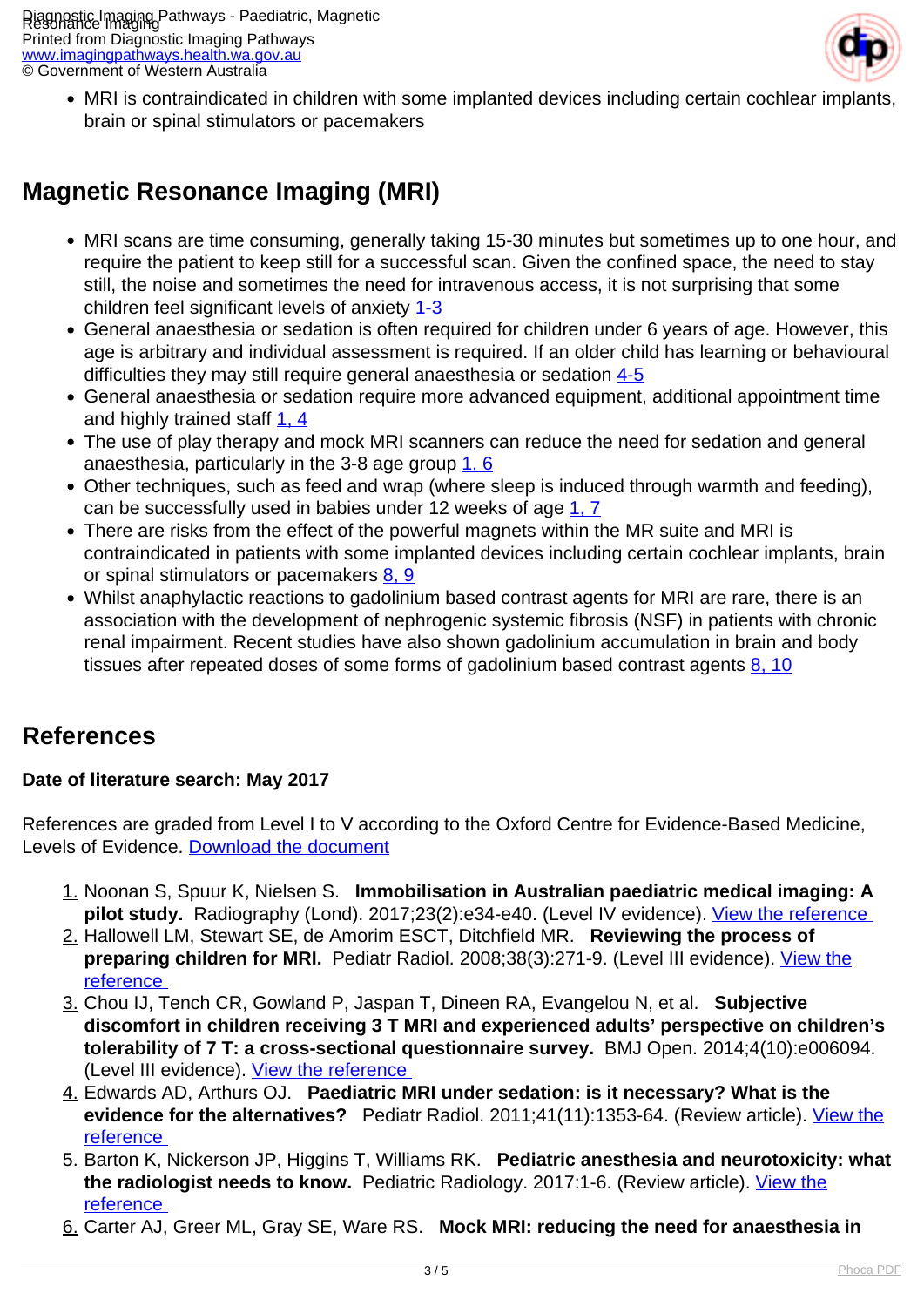

**children.** Pediatr Radiol. 2010;40(8):1368-74. (Level IV evidence). [View the reference](https://www.ncbi.nlm.nih.gov/pubmed/20186541 ) 

- 7. Antonov NK, Ruzal-Shapiro CB, Morel KD, Millar WS, Kashyap S, Lauren CT, et al. **Feed and** Wrap MRI Technique in Infants. Clin Pediatr (Phila). 2016:e20. (Level III evidence). [View the](https://www.ncbi.nlm.nih.gov/pubmed/27872353 ) [reference](https://www.ncbi.nlm.nih.gov/pubmed/27872353 )
- 8. Crownover BK, Bepko JL. **Appropriate and safe use of diagnostic imaging.** Am Fam Physician. 2013;87(7):494-501. (Review article). [View the reference](https://www.ncbi.nlm.nih.gov/pubmed/23547591 )
- 9. Cogbill TH, Ziegelbein KJ. **Computed tomography, magnetic resonance, and ultrasound imaging: basic principles, glossary of terms, and patient safety.** Surg Clin North Am. 2011;91(1):1-14. (Review article). View the reference
- 10. Abujudeh HH, Kaewlai R, Kagan A, Chibnik LB, Nazarian RM, High WA, et al. **Nephrogenic systemic fibrosis after gadopentetate dimeglumine exposure: case series of 36 patients.**  Radiology. 2009;253(1):81-9. (Level IV evidence). View the reference

## **Information for Consumers**

| Information from this website              | <b>Information from the Royal</b><br><b>Australian and New Zealand</b><br><b>College of Radiologists' website</b> |
|--------------------------------------------|-------------------------------------------------------------------------------------------------------------------|
|                                            |                                                                                                                   |
| <b>Consent to Procedure or Treatment</b>   | <b>Magnetic Resonance Imaging (MRI)</b>                                                                           |
| <b>Radiation Risks of X-rays and Scans</b> | <b>Radiation Risk of Medical Imaging for</b><br><b>Adults and Children</b>                                        |
| <b>Magnetic Resonance Imaging (MRI)</b>    |                                                                                                                   |
|                                            | <b>Making Your Child's Test or Procedure</b><br><b>Less Stressful</b>                                             |
|                                            |                                                                                                                   |

### **Copyright**

© Copyright 2017, Department of Health Western Australia. All Rights Reserved. This web site and its content has been prepared by The Department of Health, Western Australia. The information contained on this web site is protected by copyright.

### **Legal Notice**

Please remember that this leaflet is intended as general information only. It is not definitive and The Department of Health, Western Australia can not accept any legal liability arising from its use. The information is kept as up to date and accurate as possible, but please be warned that it is always subject to change.

### **File Formats**

Some documents for download on this website are in a Portable Document Format (PDF). To read these files you might need to download Adobe Acrobat Reader.